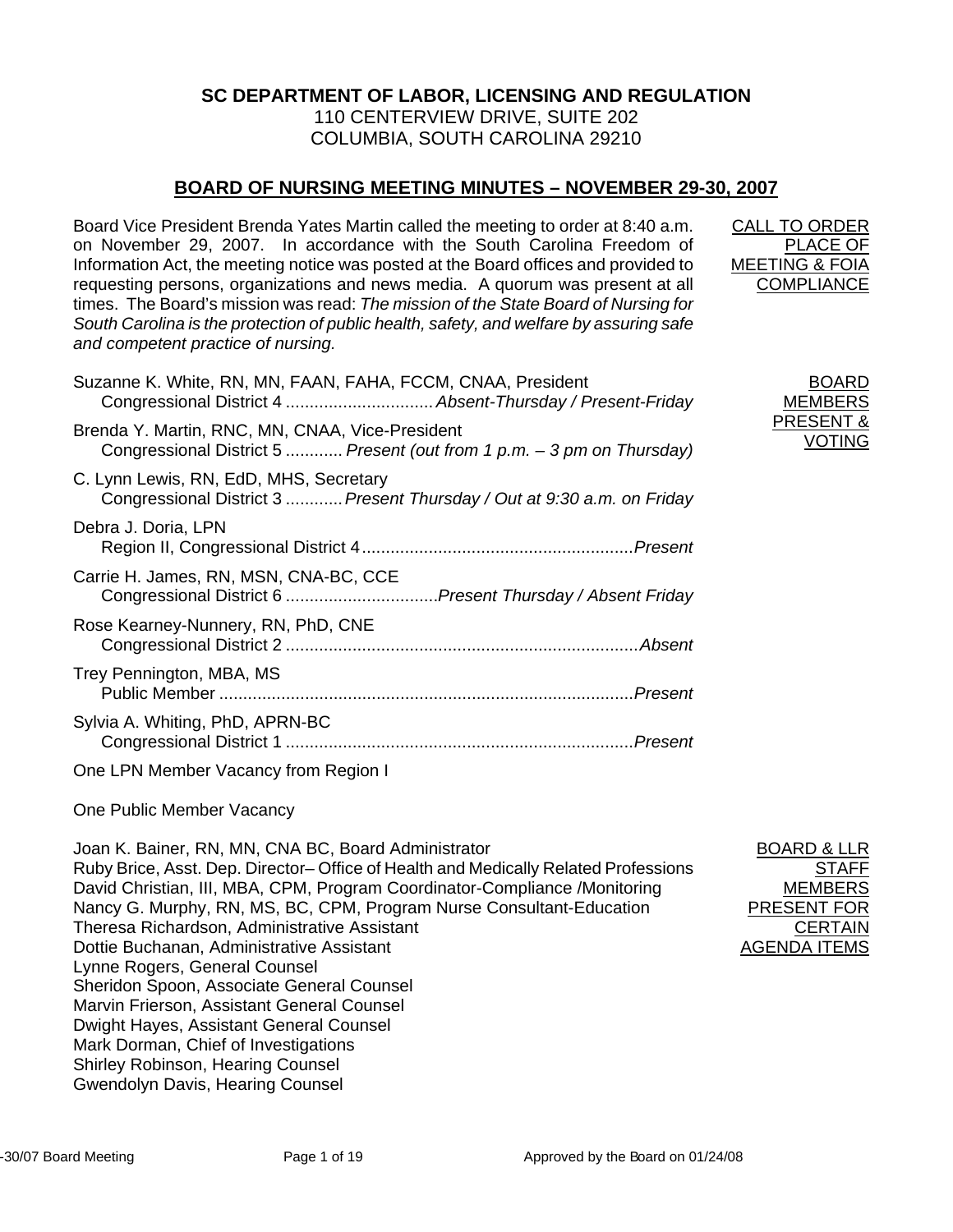The November 29 - 30, 2007 Board of Nursing meeting agenda was presented to the Board for their review and approval. A motion was made to approve the November 29 - 30, 2007 meeting agenda as presented but with discussion requested on the appearance of Davidson County Community College – Request for Out-of-State Nursing Program to Conduct Clinical Experiences in SC. The motion received a second. The motion carried unanimously. APPROVAL OF AGENDA MOTION The following informational items were adopted on the consent agenda: *Bits from the Board Evaluations Advisory Committee on Nursing Minutes Article on Nursing Shortage - The Post and Courier NCLEX RN & PN Summary Statistics for July 1 – Sept. 30, 2007 Legal Aspects Workshop Evaluations Licensure Statistics Licensure Applications Approved by Program Coordinator and Administrator Investigation Statistics Update/Status on Monitoring from Monthly Report* A motion was made to adopt the November 29 - 30, 2007 Consent Agenda as presented. The motion received a second. The motion carried unanimously. APPROVAL OF CONSENT AGENDA MOTION The minutes of the September 27, 2007 Board meeting were presented to the Board for their review and approval. A motion was made to approve the September 27, 2007 Board of Nursing Meeting minutes as presented. The motion received a second. The motion carried unanimously. APPROVAL OF MINUTES MOTION The Office of Investigations and Enforcement provided the Board with the October 25, 2007 Investigative Review Committee Meeting Report including recommendations for their review and approval. A motion was made to approve the Complaint Dismissals in the October 25, 2007 Investigative Review Committee meeting report as presented. The motion received a second. The motion carried unanimously. A motion was made to approve the Formal Complaints in the October 25, 2007 Investigative Review Committee meeting report as presented. The motion received a second. The motion carried unanimously. A motion was made to approve the Letters of Concern in the October 25, 2007 Investigative Review Committee meeting report as presented. The motion received a second. The motion carried unanimously. INVESTIGATIVE REVIEW **COMMITTEE** MOTION MOTION MOTION The Compliance/Monitoring Section provided the Board with the October 5, 2007 Disciplinary Review Committee (DRC) Meeting minutes for their review and approval. A motion was made to approve the October 5, 2007 Disciplinary Review Committee minutes as presented. The motion received a second. The motion DRC MINUTES MOTION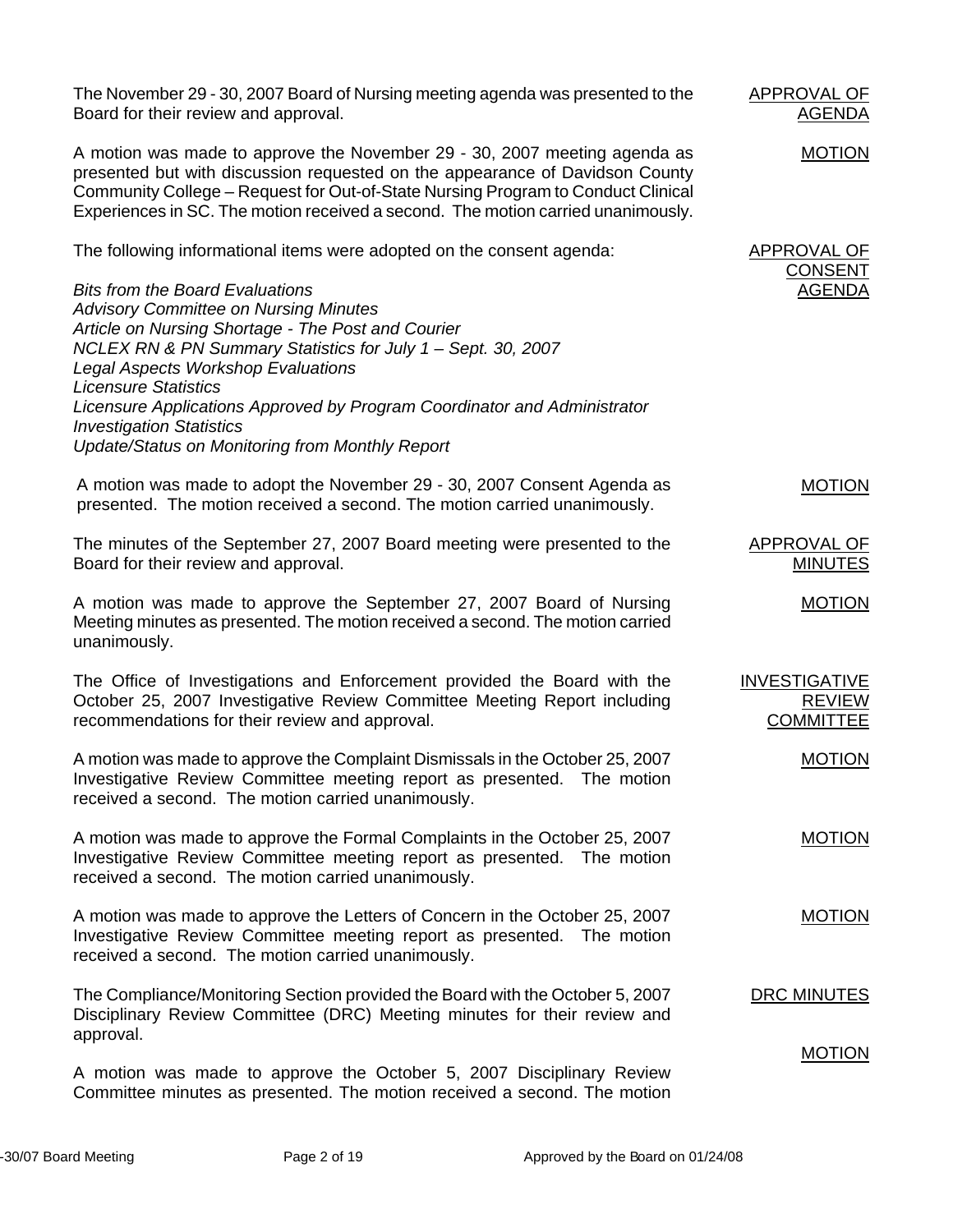carried unanimously.

Michael Gordon Wardlaw appeared before the Board to request reconsideration of the administrative denial of his application to take the National Council Licensure Examination (NCLEX) for practical nurse licensure. He was not represented by legal counsel. Mr. Wardlaw's application was administratively denied due to an affirmative answer to questions regarding professional licensure discipline and/or criminal records reported on his licensure by examination application.

A motion was made based upon his sobriety to allow Michael Gordon Wardlaw to take the National Council Licensure Examination for Practical Nurse and upon successful completion be licensed as a practical nurse in South Carolina. The motion received a second. The motion carried unanimously.

The reconsideration of the final order for Respondent Roberta H. Schaffer, LPN was continued per the request of her Attorney Desa Ballard.

Respondents appeared before the Board to answer to questions regarding their Memoranda of Agreement.

Respondent Retha A. Green-Smith, RN appeared the Board with Attorney Arthur K. Aiken. A representative from the Recovering Professional Program (RPP) was present to respond to questions of the Board. Respondent signed a memorandum of agreement admitting to violation of the Nurse Practice Act, and waiving a disciplinary panel hearing.

|  | A motion was made to go into executive session for the purpose of receiving legal |
|--|-----------------------------------------------------------------------------------|
|  | counsel. The motion received a second. The motion carried unanimously.            |

A motion was made to leave executive session. The motion received a second. The motion carried unanimously. No official actions were taken during executive session.

A motion was made to reinstate the registered nurse license of Respondent Retha A. Green-Smith upon receipt of a statement from Recovering Professional Program (RPP) attesting to her safety to return to practice with the understanding that Respondent must remain in full compliance with RPP. The motion received a second. The motion carried unanimously.

South Carolina Department of Labor, Licensing and Regulation General Counsel Lynne Rogers appeared before the Board to discuss the appointment of a hearing officer pursuant to Section 40-33-116(A) of the Nurse Practice Act.

§40-33-116(A). That section states, in pertinent part: *..."A licensee or applicant who is required to submit to a mental or physical examination may request within twenty-four hours of receipt of the requirement a review by an administrative hearing officer appointed by the board or its designee. Filing of a written request for a review by an administrative hearing officer does not stay the time directed in which to submit to a mental or physical examination, and no stay may be issued, except as provided in this section. Upon proper written request, a review hearing must be conducted within forty-eight hours of receipt of the request. Failure to provide a review hearing within the prescribed time stays the time required to submit to a mental or physical examination until a decision is issued by the* 

LICENSURE APPEARANCE

MOTION

MOTION TO RECONSIDER

FINAL ORDER HEARINGS-MEMORANDA OF AGREEMENT

MOTION

MOTION

MOTION

HEARING OFFICERS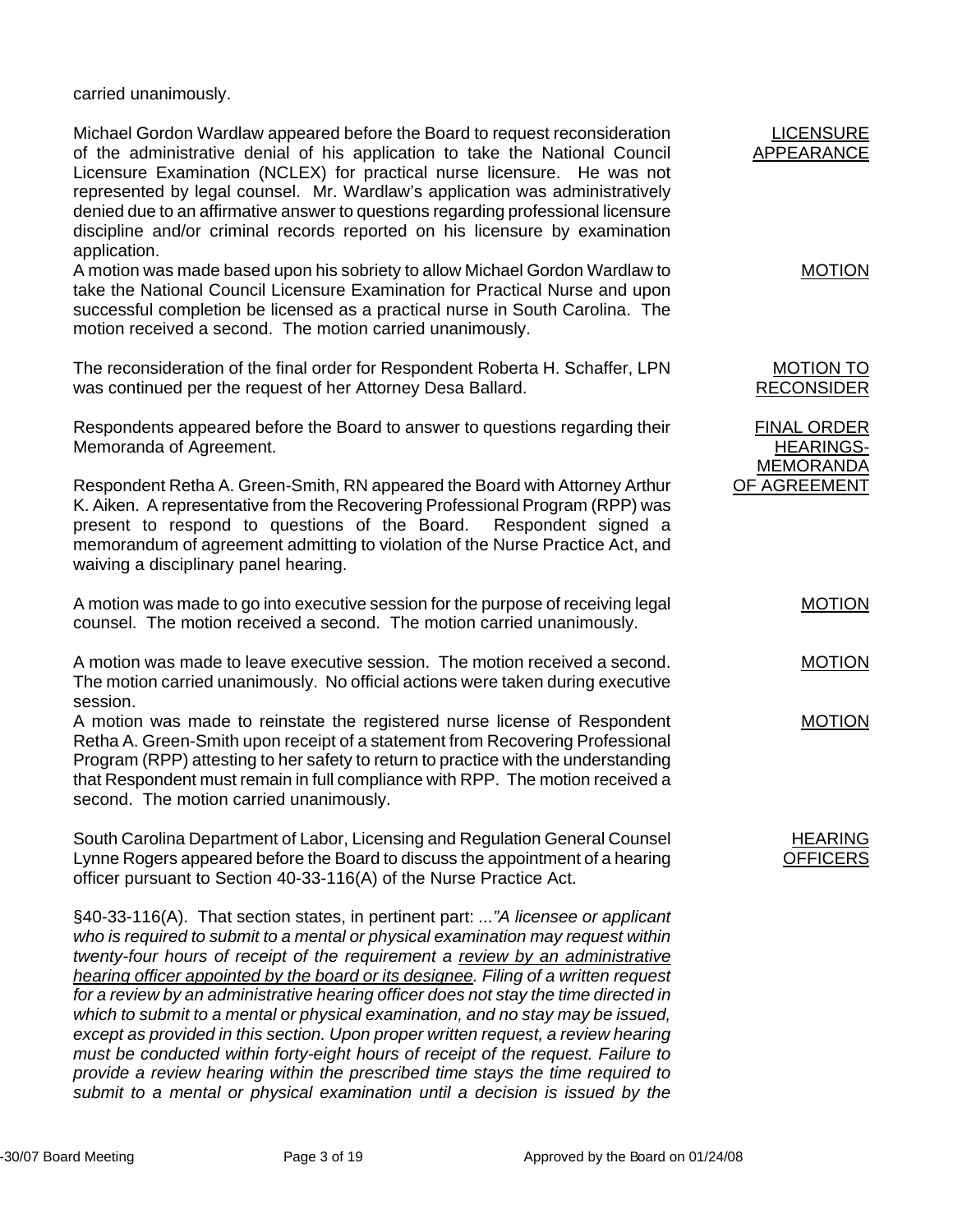*administrative hearing officer. The review hearing for purposes of this section must be limited to the issues of whether the person is a licensee or applicant, whether reasonable grounds exist to require a mental or physical examination, and whether the licensee or applicant has been informed that failure to submit to an examination will result in the entry of an order automatically suspending or denying the license pending compliance and further order of the board. The administrative hearing officer's decision is not subject to appeal. A licensee or applicant who is prohibited from practicing under this subsection must be afforded at reasonable intervals an opportunity to demonstrate to the board the ability to resume or begin the practice with reasonable skill and safety*." [Emphasis Added]

Ms. Rogers explained that this hearing officer would review cases where a licensee or applicant is required by the Board to obtain a mental or physical examination. Ms. Rogers suggested that there be more than one officer to assure that an officer is available should a licensee request the review hearing. These hearings are to be held within 48 hours.

A motion was made to appoint Michelle Liken to serve as hearing officer in the interim prior to appointing hearing officers in January 2008. The motion received a second. The motion carried unanimously.

The topic of hearing officers was discussed again Thursday afternoon during the meeting. Since the earlier discussion, Dr. Whiting thought of another potential candidate to serve in this capacity. It was noted that Dr. Liken is currently quite busy while working with the proposed baccalaureate nursing program for South University, participation on the Investigative Review Committee (IRC) as well as teaching a legal aspects class for the Area Health Education Consortium (AHEC). Ms. Brice suggested that staff contact potential hearing officer candidates suggested by the Board, contact the candidates, research necessary training and financial reimbursement.

Memoranda of agreement for nurse licensees admitting to violations of the Nurse Practice Act and waiving disciplinary panel hearings were presented to the Board for review and determination of sanctions.

Respondent Lisa M. Arnette, RN was properly notified and appeared to respond to questions from the Board. Respondent was not represented by legal counsel. Respondent was aware of her right to legal counsel and waived that right. A representative from the Recovering Professional Program (RPP) was present to respond to questions from the Board. Respondent signed a memorandum of agreement admitting to a violation of the Nurse Practice Act, and waiving a disciplinary panel hearing.

A motion was made to defer action in the case of Respondent Lisa M. Arnette, RN until further information could be received from the Recovering Professional Program (RPP). The motion received a second. The motion carried unanimously.

Frank Sheheen, MS, CACII, Program Director, RPP provided the requested information on Respondent Lisa M. Arnette, RN later in the meeting.

A motion was made to go into executive session for the purpose of receiving legal counsel. The motion received a second. The motion carried unanimously.

MOTION

FINAL ORDER HEARINGS-MEMORANDA OF **AGREEMENTED** 

MOTION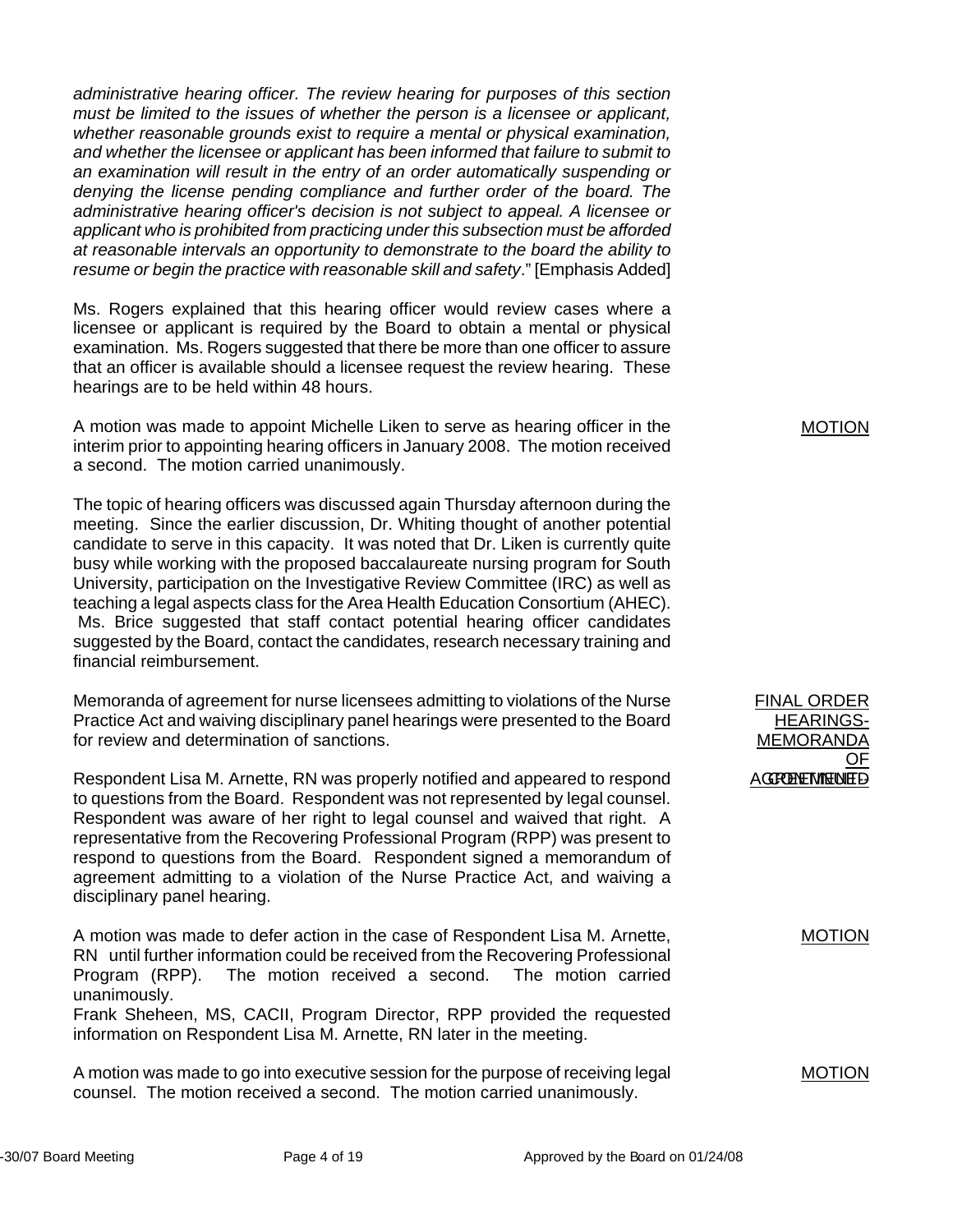A motion was made to leave executive session. The motion received a second. The motion carried unanimously. No official actions were taken during executive session.

A motion was made based on the Recovering Professional Program (RPP) recommendation concerning her safety to return to practice, to allow Respondent Lisa M. Arnette, RN to return to work in a probationary status, access to narcotics shall be restricted for one year, Respondent shall work in a Board approved setting but not approved to work in home based care, telenursing, or agency settings, Respondent must be supervised by a registered nurse who is on site and on shift at all times, and that Respondent shall have her employer(s) submit quarterly employer reports. The motion received a second. The motion carried with one abstention.

Respondent Cynthia Anne Faulkenberry, RN was properly notified and but did not appear to respond to questions from the Board. Respondent was not represented by legal counsel. Respondent signed a memorandum of agreement admitting to a violation of the Nurse Practice Act, and waiving a disciplinary panel hearing.

A motion was made to defer action in the case of Respondent Cynthia Anne Faulkenberry that her registered nurse license remains suspended until she appears before the Board. The motion received a second. The motion carried unanimously.

Respondent Wanda M. Johnson, RN was properly notified and appeared to respond to questions from the Board. Respondent was not represented by legal counsel. Respondent was aware of her right to legal counsel and waived that right. A representative from the Recovering Professional Program (RPP) was present to respond to questions from the Board. Respondent signed a memorandum of agreement admitting to a violation of the Nurse Practice Act, and waiving a disciplinary panel hearing.

A motion was made for Respondent Wanda M. Johnson, RN to return to Recovering Professional Program (RPP) and remain compliant with the program, that when a written recommendation is received from RPP attesting to her safety to return to practice that Respondent's license may be reinstated. The motion received a second. The motion carried unanimously.

Respondent Sherryl L. Johnson, RN was properly notified and appeared to respond to questions from the Board. Respondent was not represented by legal counsel. Respondent was aware of her right to counsel and waived that right. A representative from the Recovering Professional Program (RPP) was present to respond to questions from the Board. Respondent signed a memorandum of agreement admitting to a violation of the Nurse Practice Act, and waiving a disciplinary panel hearing.

A motion was made for Respondent Sherryl L. Johnson's registered nurse license remain suspended, that Respondent reenroll with the Recovering Professional Program (RPP), that Respondent comply with the RPP and her disciplinary order; that her license may be reinstated upon written recommendation from the RPP attesting to her safety to practice and that RPP consider Respondent's financial situation when recommending treatment. The motion received a second. The motion carried unanimously.

MOTION

MOTION

MOTION

MOTION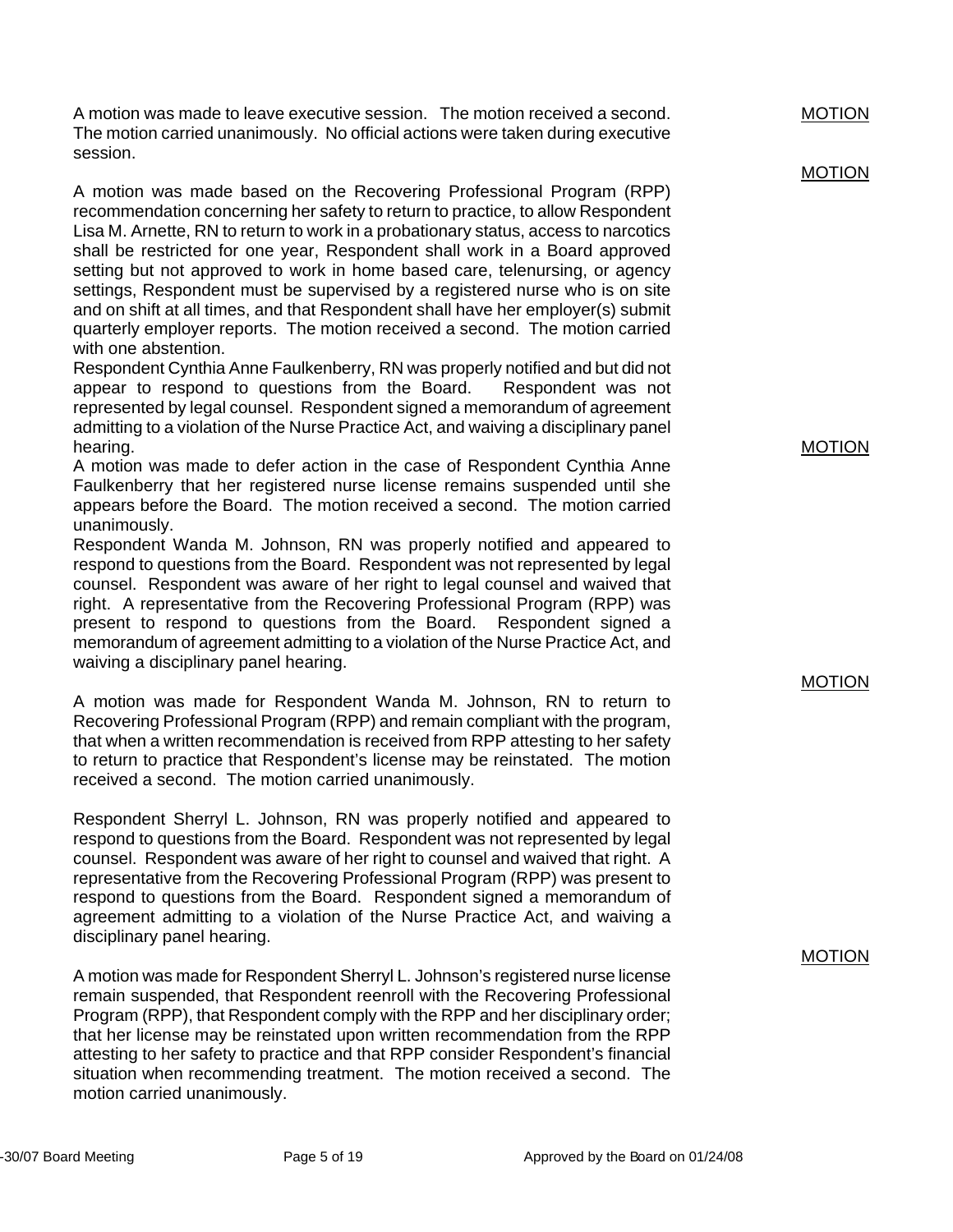Respondent Kelly M. Mahaffey, LPN was properly notified but did not appear to respond to questions from the Board. Respondent was not represented by legal counsel. Respondent signed a memorandum of agreement admitting to a violation of the Nurse Practice Act, and waiving a disciplinary panel hearing.

A motion was made to defer action in the case of Respondent Kelly Mahaffey, LPN, that her license remain suspended, that she be notified to appear at the January 2008 meeting. The motion received a second. The motion carried unanimously.

Respondent Andrena T. Martin, RN was properly notified and appeared with a Peer Assistance Program In Nursing (PAPIN) member to respond to questions from the Board. Respondent was not represented by legal counsel. Respondent was aware of her right to legal counsel and waived that right. A representative from the Recovering Professional Program (RPP) was present to respond to questions from the Board. Respondent signed a memorandum of agreement admitting to a violation of the Nurse Practice Act, and waiving a disciplinary panel hearing.

A motion was made that Respondent Andrena T. Martin, RN license suspension be stayed, that her license may be reinstated upon receipt of a written recommendation from the Recovering Professional Program (RPP) attesting to her safety to return to practice, that Respondent comply with the RPP and all provisions in the order to include worksite approval. The motion received a second. The motion carried unanimously.

Respondent Zondria McKie, RN requested a continuance in her case.

A motion was made to accept the request for continuance for Respondent Zondria McKie. The motion received a second. The motion carried unanimously.

Respondent Richard L. Todd, RN was properly notified and appeared to respond to questions from the Board. Respondent was not represented by legal counsel. Respondent was aware of his right to legal counsel and waived that right. A representative from the Recovering Professional Program (RPP) was present to respond to questions from the Board. Respondent signed a memorandum of agreement admitting to a violation of the Nurse Practice Act, and waiving a disciplinary panel hearing.

A motion was made to reinstate Respondent Richard L. Todd's registered nurse license upon receipt of a written recommendation from Recovering Professional Program (RPP) attesting to his safety to return to practice and that Respondent must continue in the RPP. The motion received a second. The motion carried unanimously.

Respondent Crystal C. Whitmire, LPN was properly notified, waived her thirty-day notice, and appeared with her fiancé' to respond to questions from the Board. Respondent was not represented by legal counsel. Respondent was aware of her right to legal counsel and waived that right. A representative from the Recovering Professional Program (RPP) was present to respond to questions from the Board. Respondent signed a memorandum of agreement admitting to a violation of the Nurse Practice Act, and waiving a disciplinary panel hearing.

MOTION

MOTION

MOTION

MOTION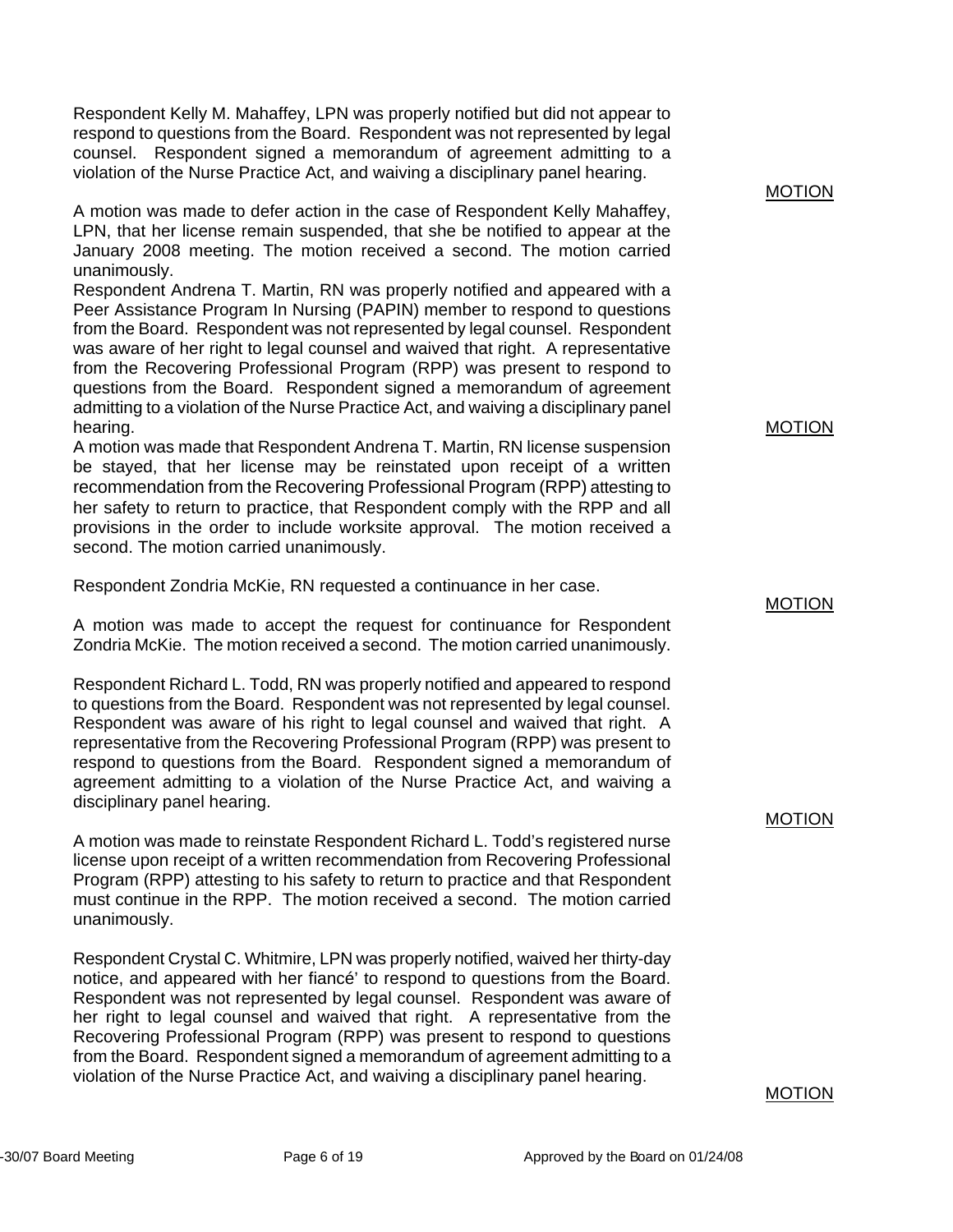A motion was made to reinstate the practical nurse license of Respondent Crystal C. Whitmire in a probationary status for one year, Respondent shall work in a Board approved setting but shall not be approved to work in home based care, telenursing, or agency settings, access to narcotics shall be at the discretion of the director or nursing, Respondent must be supervised by a registered nurse who is on site and on shift at all times, and that Respondent shall have her employer(s) submit quarterly employer reports. The motion received a second. The motion carried unanimously. Respondent Jeffrey R. Inks, RN was properly notified and appeared to respond to

questions from the Board. Respondent was not represented by legal counsel. Respondent was aware of his right to legal counsel and waived that right. Respondent signed a memorandum of agreement admitting to a violation of the Nurse Practice Act as well as request to reinstate his license, and waiving a disciplinary panel hearing.

A motion was made to go into executive session for the purpose of receiving legal counsel. The motion received a second. The motion carried unanimously.

A motion was made to leave executive session for the purpose of receiving legal counsel. The motion received a second. The motion carried unanimously. No official actions were taken during executive session.

A motion was made to require Respondent Jeffrey R. Inks, RN to obtain a Recovering Professional Program (RPP) evaluation, if the diagnosis for addiction or abuse is negative that Respondent be issued a license to practice nursing in South Carolina; however, if the diagnosis or addiction or abuse is positive, Respondent must reappear before the Board with a written recommendation from RPP attesting to his safety to return to practice. The motion received a second. The motion carried unanimously.

Respondent Rebecca P. Melton, RN was properly notified and appeared to respond to questions from the Board. Respondent was not represented by legal counsel. Respondent was aware of her right to legal counsel and waived that right. Respondent signed a memorandum of agreement admitting to a violation of the Nurse Practice Act, and waiving a disciplinary panel hearing.

A motion was made to go into executive session for the purpose of receiving legal counsel. The motion received a second. The motion carried unanimously.

A motion was made to leave executive session for the purpose of receiving legal counsel. The motion received a second. The motion carried unanimously. No official actions were taken during executive session.

A motion was made to place Respondent Rebecca P. Melton's registered nurse license on probation for one year, Respondent shall work in a Board approved setting but not be approved to work in home based care, telenursing, or agency settings, access to narcotics shall be at the discretion of the director or nursing, Respondent must be supervised by a registered nurse who is on site and on shift at all times, and that Respondent shall have her employer(s) submit quarterly employer reports. The motion received a second. The motion carried unanimously.

The Board reviewed cases heard by the Disciplinary Hearing Panels as well as FINAL ORDER

MOTION

MOTION

MOTION

MOTION

MOTION

MOTION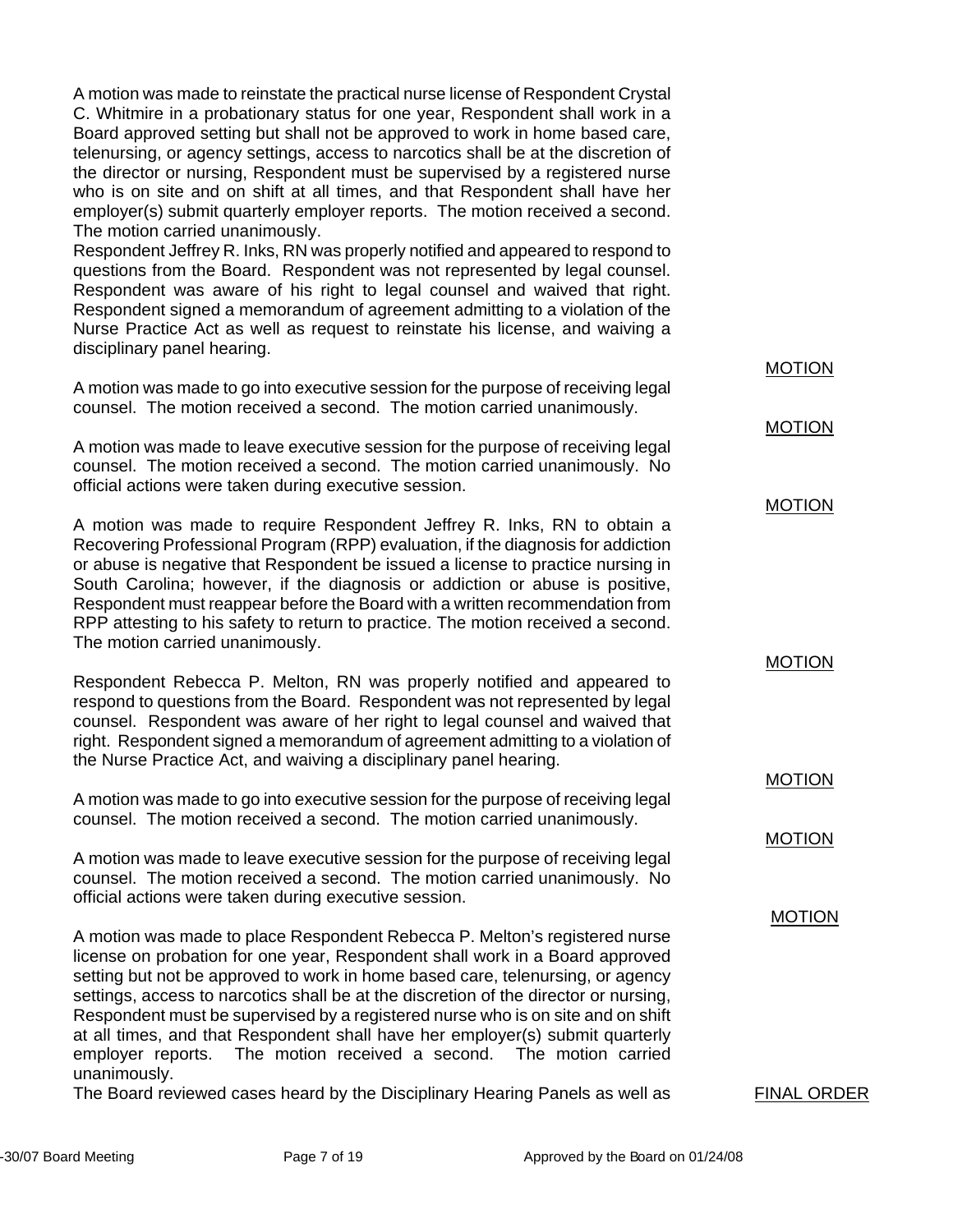their findings of fact, conclusions of law and recommendations for disciplinary actions.

Respondent Stacy Michelle Callihan, RN was properly notified. Respondent notified the Office of the General Counsel that she would not appear at this hearing. Respondent was not represented by legal counsel. The panel hearing in this case was held on August 9, 2007. In their Findings of Fact and Conclusions of Law, the Disciplinary Hearing Panel found that Respondent violated S.C. Code Ann. §40-33-110 (A)(5) and (A)(6), 1976, as amended. The Disciplinary Hearing Panel recommended that Respondent's license be indefinitely suspended; however, that she may petition for licensure reinstatement but must comply with any Board sanctions or restrictions.

A motion was made to accept the Disciplinary Hearing Panel's Findings of Fact, Conclusions of Law and Recommendation that the registered nurse license of Respondent Stacy Michelle Callihan be indefinitely suspended; however, she may petition for reinstatement but must comply with any Board sanctions or restrictions. The motion received a second. The motion carried unanimously.

Respondent Janice A. Fennell, RN was properly notified but did not appear to respond to the Board. Respondent was not represented by legal counsel. The panel hearing in this case was held on January 23, 2007. In their Findings of Fact and Conclusions of Law, the Disciplinary Hearing Panel found that Respondent violated S.C. Code Ann. §40-33-110(A)(7), 1976, as amended. The Disciplinary Hearing Panel recommended that Respondent's license be indefinitely suspended, with the provision that the suspension may be stayed after Respondent presents proof that she has completed the requirements of the March 4, 2006 Consent Agreement, to include an evaluation.

A motion was made to accept the Disciplinary Hearing Panel's Findings of Facts, Conclusions of Law and Recommendation that the registered nurse license of Respondent Janice A. Fennell be indefinitely suspended with the provision that the suspension may be stayed after Respondent presents proof that she has completed the requirements of the March 4, 2006 Consent Agreement, to include an evaluation. The motion received a second. The motion carried unanimously.

Respondent Richard E. Miller, RN was properly notified but did not appear to respond to the Board. Respondent was not represented by counsel. The panel hearing in this case was held on June 19, 2007. In their Findings of Fact and Conclusions of Law, the Disciplinary Hearing Panel found that Respondent had violated S.C. Code Ann. §40-33-110(A)(1) and (A)(3), 1976, as amended. The Disciplinary Hearing Panel recommended that Respondent's license be revoked.

A motion was made to accept the Disciplinary Hearing Panel's Findings of Facts, Conclusions of Law and Recommendation that the registered nurse license of Respondent Richard E. Miller be revoked. The motion received a second. The motion carried unanimously.

Respondent Jacquelyn Lyn Harris, RN was properly notified; however, she did not appear to respond to the Board. Respondent was not represented by legal counsel. The panel hearing in this case was held on August 23, 2007. In their Findings of Fact and Conclusions of Law, the Disciplinary Hearing Panel found

#### **HEARINGS** PANEL HEARING REPORTS

# MOTION

# MOTION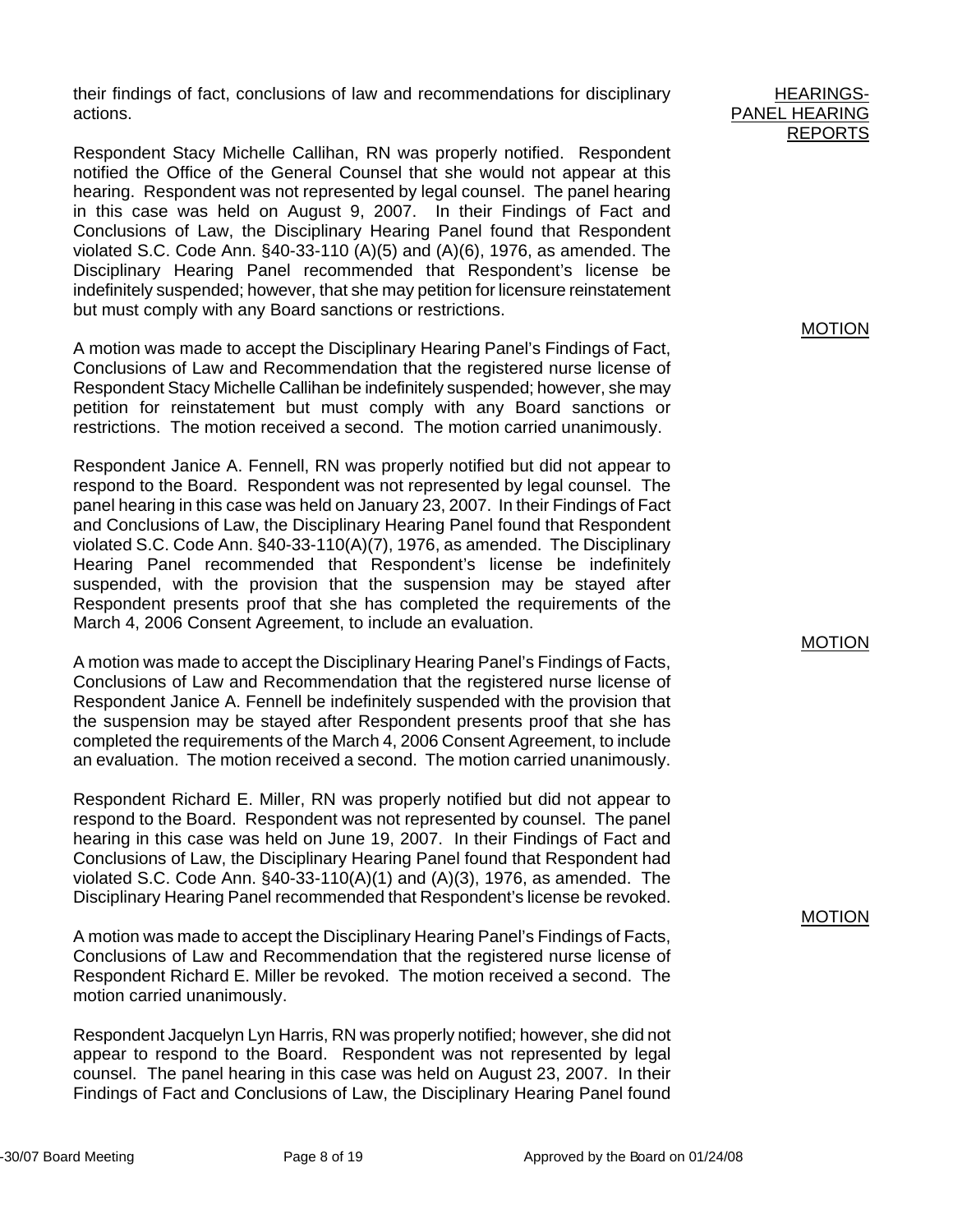that Respondent had violated S.C. Code Ann. §40-33-110(A)(15) and (A)(26), 1976, as amended. The Disciplinary Hearing Panel recommended that Respondent's license be indefinitely suspended with a provision for a stay providing that Respondent submit to a psychiatric evaluation, enrolls in Recovering Professional Program (RPP), complies with any program recommendations, and received RPP clearance for return to work, an assessment of a fine in the amount of \$500.00 for failure to provide the Board with a current address, and that Respondent may petition the Board for reinstatement of her license but must comply with any sanctions or restrictions that may be placed upon her license by the Board.

A motion was made to accept the Disciplinary Hearing Panel's Findings of Fact, Conclusions of Law and Recommendation that Respondent Jacquelyn Lyn Harris, RN submit to a psychiatric evaluation, enroll in Recovering Professional Program (RPP), comply with any program recommendations, and receive a RPP clearance to safely return to work, an assessment of a fine in the amount of \$500.00 for failure to provide the Board with a current address, and that Respondent may petition the Board for reinstatement of her license but must comply with any sanctions or restrictions that may be placed upon her license by the Board. The motion received a second. The motion carried unanimously.

Respondent Melissa Jane Venegas, RN was properly notified; however, she did not appear to respond to the Board. Respondent was not represented by legal counsel. The panel hearing in this case was held on August 23, 2007. In their Findings of Fact and Conclusions of Law, the Disciplinary Hearing Panel found that Respondent violated S.C. Code Ann. §40-33-110(A)(1), (A)(3), (A)(10) and (A)(13), 1976, as amended. The Disciplinary Hearing Panel recommended that Respondent's license be indefinitely suspended with provision for a stay if Respondent enrolls in the Recovering Professional Program (RPP) and complies with any program recommendations, and that Respondent be allowed to petition the Board for reinstatement, and must comply with any sanctions or restrictions that may be placed upon Respondent's license by the Board.

A motion was made to accept the Disciplinary Hearing Panel's Findings of Fact, Conclusions of Law and Recommendation that the registered nurse license of Respondent Melissa Jane Venegas be indefinitely suspended with provision for a stay if Respondent enrolls in the Recovering Professional Program (RPP) and complies with any program recommendations, and that Respondent be allowed to petition the Board for reinstatement, and must comply with any sanctions or restrictions that may be placed upon Respondent's license by the Board. The motion received a second. The motion carried unanimously.

Respondent Carolyn Gilbert, LPN was properly notified; however, she did not appear to respond to the Board. Respondent was not represented by legal counsel. The panel hearing in this case was held on July 24, 2007. In their Findings of Fact and Conclusions of Law, the Disciplinary Hearing Panel found that Respondent violated S.C. Code Ann. §40-33-110(A)(3) and (A)(18), 1976, as amended. The Disciplinary Hearing Panel recommended that Respondent's license be indefinitely suspended until such time as she appears before the Board and has complied with conditions imposed for reinstatement of her license.

A motion was made to accept the Disciplinary Hearing Panel's Findings of Fact,

# MOTION

# MOTION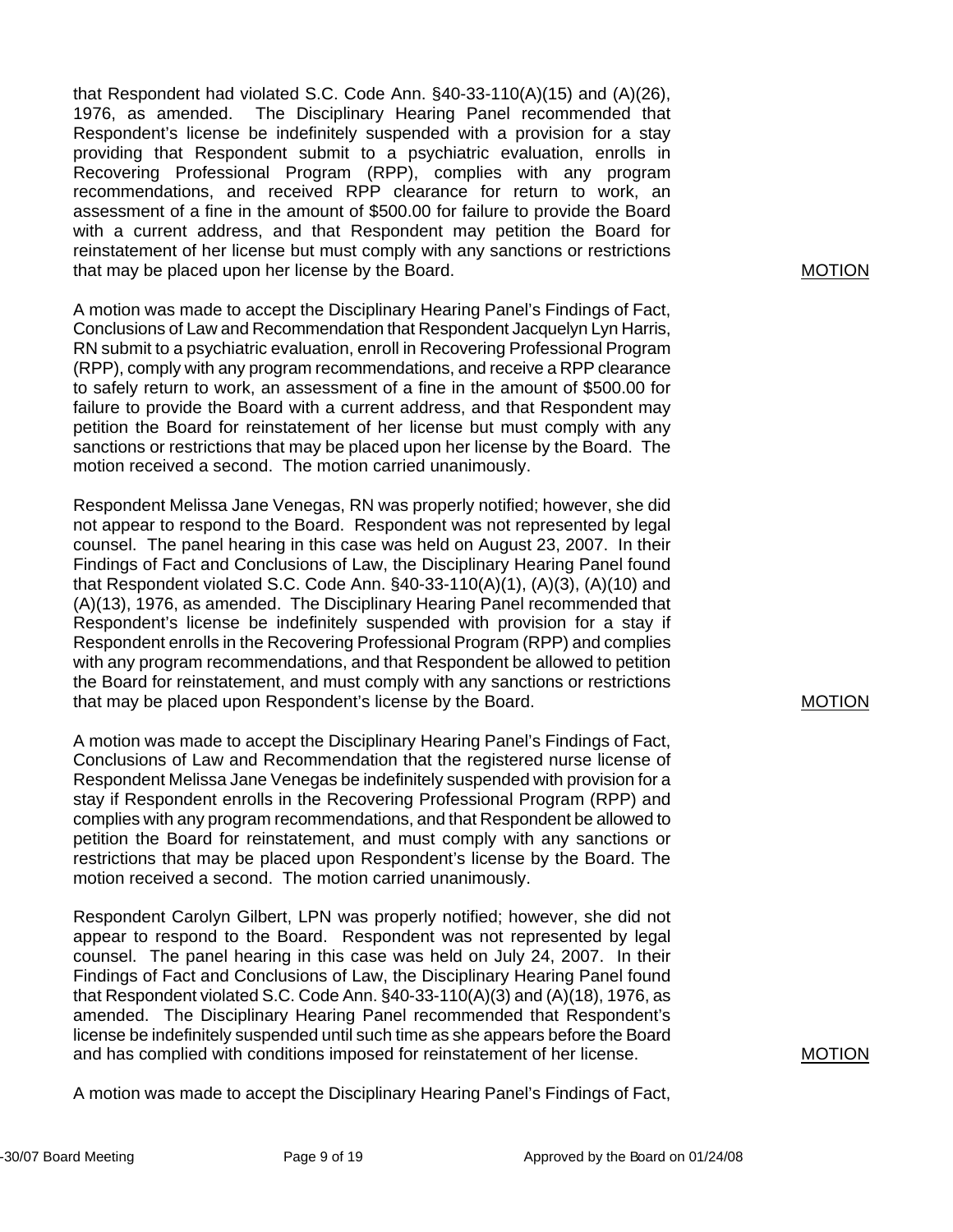Conclusions of Law and Recommendation that the practical nurse license of Respondent Carolyn P. Gilbert be indefinitely suspended until such time as she appears before the Board and has complied with conditions imposed for reinstatement of her license. The motion received a second. The motion carried unanimously.

A motion was made to defer action in the matter of Respondent John Raymond Hettinga, LPN until thirty day service can be made on the Respondent and/or the Board President. The motion received a second. The motion carried unanimously.

Respondent Frances E. Reavis, RN was properly notified; however, she did not appear to respond to the Board. Respondent was not represented by legal counsel. A representative from the Recovering Professional Program (RPP) was present to respond to questions from the Board. The panel hearing in this case was held on September 4, 2007. In their Findings of Fact and Conclusions of Law, the Disciplinary Hearing Panel found that Respondent violated S.C. Code Ann. §40-33-110(A)(1) and (A)(7), 1976, as amended. The Disciplinary Hearing Panel recommended that Respondent's license be indefinitely suspended until such time as Respondent petitions the Board for reinstatement and provides evidence that she has complied with the Order Requiring Evaluation.

A motion was made to accept the Disciplinary Hearing Panel's Findings of Fact, Conclusions of Law and Recommendation that the registered nurse license of Respondent Frances E. Reavis be indefinitely suspended until such time as Respondent petitions the Board for reinstatement and provides evidence that she has complied with the Order Requiring Evaluation. The motion received a second. The motion carried unanimously.

Administrator Joan Bainer reported that the audit for renewal season ending 2006 has now been concluded. More than 4,000 nurses have been successfully audited with positive results.

The next renewal season will begin at midnight on February 1, 2008. The following suggestions and recommendations were presented to the Board.

- Initiate the audit in March 1, 2008.
- Create smaller, more manageable, groups of audits possibly 30 per month
- Continue audit for two years to meet recommended number of audits.
- Reduce number of audits but assure the number of nurses audited is a representative sample of entire population.
- Mail all correspondence, to include initial notification, via certified mail, encourage licensee to return information via certified mail and discourage
- Revelsew actions for failure to comply with audit to include failure to change address.

An article will be published in the *Palmetto Nurse* as well as the Board's newsletter in the *South Carolina Nurse* reminding licensees about competency requirements, the audit process and possible sanctions for non-compliance.

Ms. Brice is requesting that the Board consider out-sourcing the review of continued education to a vendor. The Board asked that staff research the data on how many nurses choose each of the four options for renewal.

MOTION

MOTION

AUDIT 2006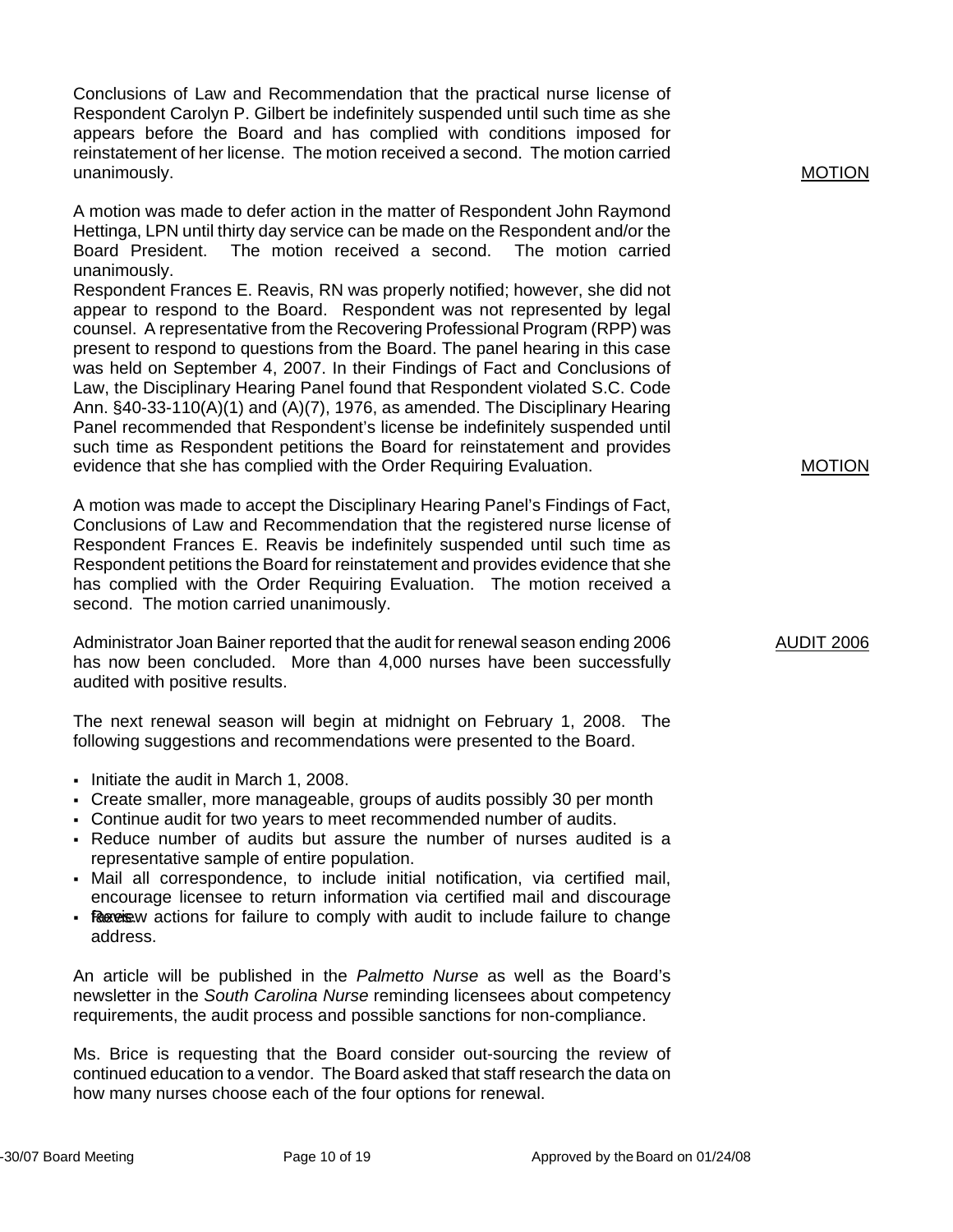The Office of General Counsel and Compliance/Monitoring Section provided the Board with public and private consent agreements for their review and consideration. These consent agreements were signed by respondents in lieu of a disciplinary hearing. The Board may accept the agreements, amend the agreement or turn down the agreement. Respondents may sign consent agreements amended by the Board but may request a panel hearing instead of signing the amended agreement.

A motion was made to approve the Consent Agreements presented for Deborah Elaine Autry, RN; *Case #2007-153-Private;* Sheila E. Blanton, LPN; Katie Jean Bunch, RN; Melissa G. Droze, RN; Tina G. Hairston, LPN; *Case #2007-26- Private;* Angela L. Johnston, RN; Kathleen F. Keith, RN; Tammy C. McAbee, RN; Sandra W. McCord, LPN; *Case # 2007-289-Private;* Connie Lynn McIvor, LPN; *Case # 2007-290-Private; Case # 2007-205–Private;* Terrian Miller, LPN; Ashley Lynn Moore, RN; Kelly A. Moore, LPN; Monique B. Pickens, RN; Merissa Dawn Pruitt, RN; Kimberly D. Shaw, RN; *Case # 2007-97-Private;* Curtis E. Spann, RN; Johnna Cecilia Stinsman, RN; Sylvia O. Trapp, LPN (*Voluntary Surrender*); Sara L. Tumblin, LPN; and *Case # 2004-107-Private.* The motion received a second. The motion carried unanimously.

A motion was made to add an ethics course to the Consent Agreements presented for *Case # 2007-107-Private;* Amy Christine Brown, RN; and Richard S. Cates, RN. The motion received a second. The motion carried unanimously.

A motion was made to change the consent agreement on Case #2007-156 to a private agreement and add that the respondent must complete a Legal Aspects of Nursing Workshop. The motion received a second. The motion carried unanimously.

Joan Bainer, Administrator reported that at the April 2007 Strategic Planning Retreat, the Board noted their interest in the Medication Assistant /Medication Aide. At that time, any decision related to this issue was placed on hold until the National Council of State Boards of Nursing (NCSBN) met in August 2007.

At the NCSBN Annual Delegate Assembly Meeting in August 2007, the Medication Assistant-Certified (MA-C) Curriculum was adopted. The goal of this model curriculum is to provide a document that is reflective of the current health care environment in states where MA-Cs are among the various unlicensed assistive personnel (UAP) who assist in providing nursing-related functions to clients in various settings. Ms. Bainer provided the Board with a copy of the curriculum, which recommends that the first requirement for the UAP is to obtain certified nursing assistant education. This document also includes definitions, terms and objectives.

There was discussion and concern which included, but was not limited to, nurses giving up nursing tasks, infringement on the licensed practical nurse scope of practice, the variety in training for those in this role, whether it would be safer for all in this role to have the same training, Board support of regulating unlicensed personnel in the upper levels, responsibility of nurse delegating this task, the position statement on delegation requiring that the patient receive the same level of care.

This item will be placed on the April 2008 Strategic Planning Retreat agenda.

Nancy Murphy, Program Nurse Consultant for Education reported that the South REGIONAL

# CONSENT AGREEMENTS

# MOTION

MOTION

# MOTION

MEDICATION AIDE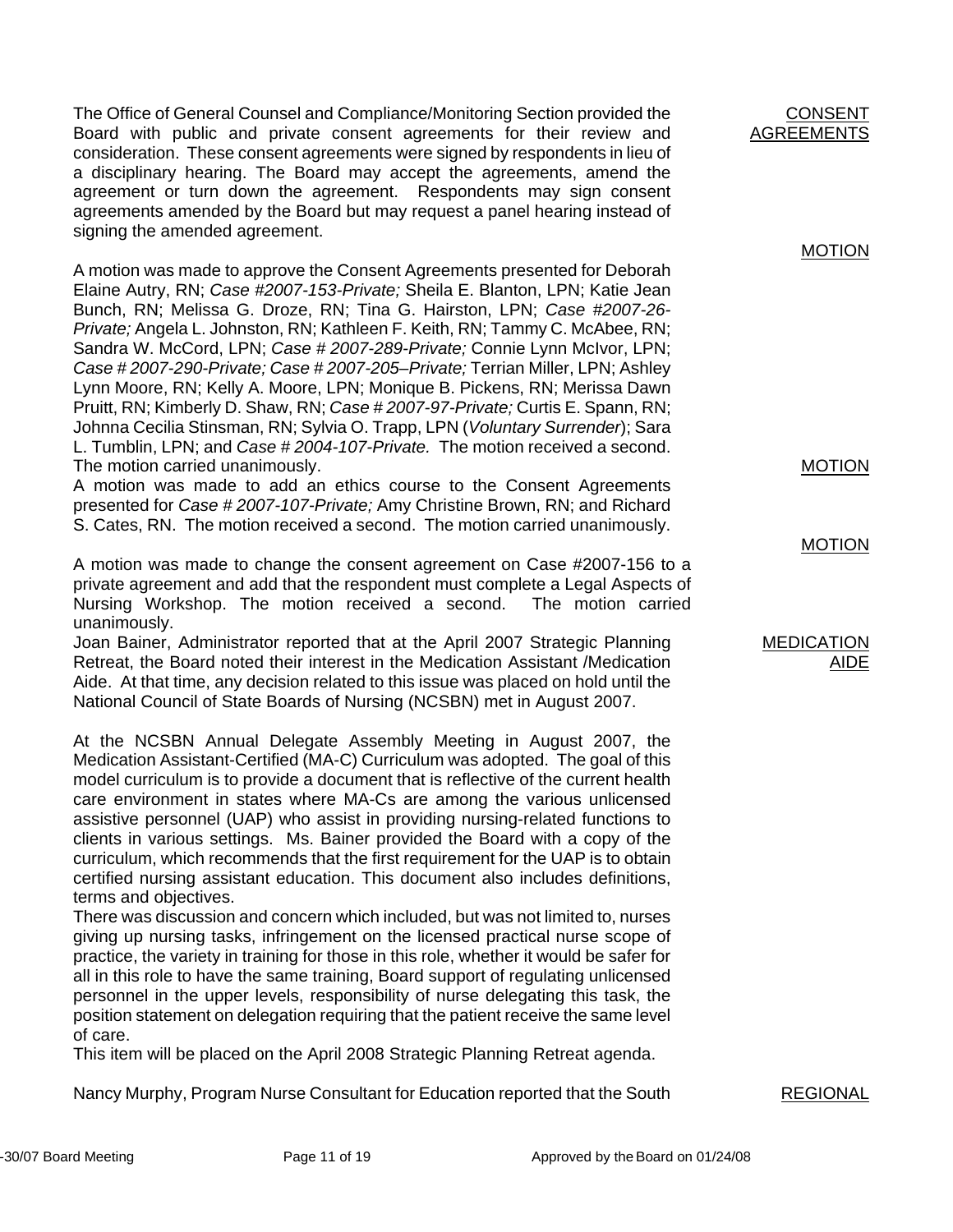Carolina Board of Nursing has been approved to host a Regional National Council Licensure Examination (NCLEX) Workshop. Our state is one of only three states to host this offering. The Workshop will be held on February 15, 2008. The Deans and Directors Council is co-sponsoring the Workshop. Midlands Technical College is providing the facilities for the Workshop. National Council of State Boards of Nursing (NCSBN) suggested keeping registration to 100 people. North Carolina and Georgia Boards of Nursing have been contacted and offered two Workshop registrations. NCSBN designed the Workshop specifically for nurse educators and is intended to give information to prepare students to take the NCLEX, including such topics as the test plan, alternative items, psychometrics, interpreting program reports and writing test questions in the NCLEX style.

Ms. Murphy requested that the Board accept completion of the workshop for 4.33 contact hours for nurses licensed in South Carolina. A statement to this affect would be added and include that a copy of the certificate must be submitted to the Board if the nurse is audited. The Board had no objections to accepting the contact hours.

Ms. Bainer thanked Ms. Murphy for her hard work on this offering. Ms. Murphy stated the Midlands Technical College staff had been very helpful in this process.

Frank Sheheen, MS, CACII, Program Director and Richard Wilson, Esquire, Special Counsel /Administrative Coordinator with the Recovering Professional Program (RPP) submitted a summary of the principal issues for review by the Board in considering the *Questions from the Recovering Professional Program (RPP) (Rev. 9-13-07)*. The original participating boards provided a model for RPP to use in handling their licensees. Since that time some practices have evolved with experience, therefore, some responses have changed so that RPP practices will conform to the Board expectations.

The highlighted questions on pages 3, 8, and 9 are recommended responses that reflect current practices as they have evolved. The new question on page 9 (#57) authorizes RPP to recommend for the Board's consideration participation at a reduced level in special situations, which occasionally arise (e.g., no diagnosis of alcohol/drug abuse or dependency, but confirmed use of an illegal drug such as marijuana) or someone from a program in another state who has documented years of sobriety. The final decision remains with the Board. Mr. Christian noted that some states do not require five years in a program as we do. Under the Compact law, the nurse remains under the program in their home state with a provision for a nurse in a program to be allowed to work in another state with *written* approval of both states. Ms. Bainer is currently on a subcommittee collecting information from the states regarding their alternative programs requirements.

The highlighted footnote added on page 7 (to #45 and #46) is to authorize RPP to prescribe alternative meetings and activities if a participant raises a constitutional objection to attending 12-step programs (AA/NA). This provision is legally prudent if such an objection is ever raised.

Voluntary participants come to the RPP without any investigation or board order. Voluntary participants are reported to the Board after two instances of noncompliance.

A motion was made to approve the changes to the Recovering Professional

# NATIONAL **COUNCIL** LICENSURE EXAMINATION (NCLEX) **WORKSHOP**

RPP **QUESTIONN** AIRE **SUMMARY**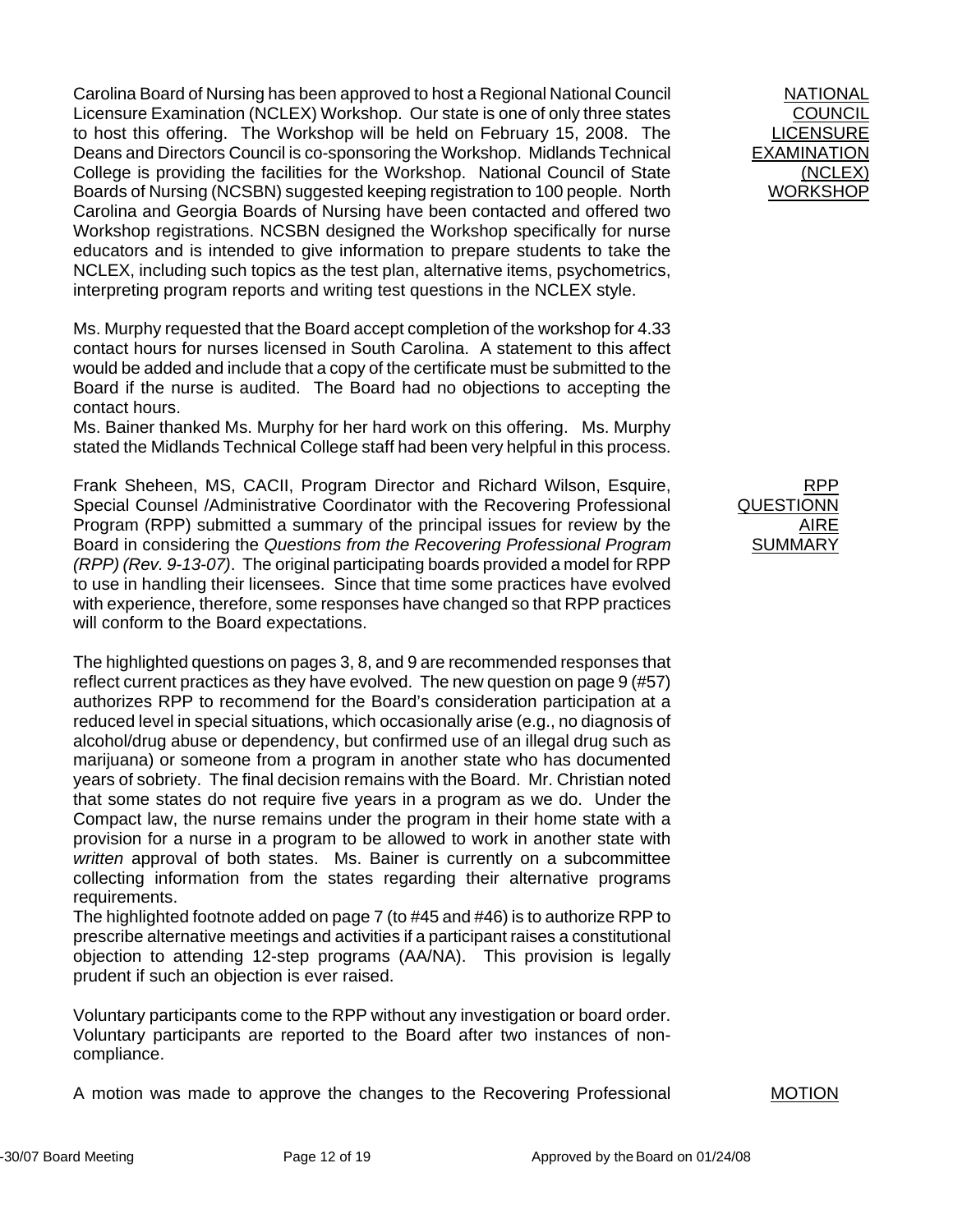Program Questionnaire as presented. The motion received a second. The motion carried unanimously.

Board Administrator Joan Bainer provided the following project updates.

### 100 Years of Nursing

In 2010, the Board will celebrate 100 years of regulation of nursing in South Carolina. Staff will gather historical information for this celebration. Former board administrators and members will be contacted. Another state received the National Council of State Boards of Nursing (NCSBN) Excellence Award after providing a 100 years accomplishment report. It was suggested that the board possibly provide regional workshops with special contact hours.

# Community Outreach

An article was published in the newsletters regarding Ms. Bainer going to facilities to provide a Legal Aspects type program tailored to their needs. Several facilities have taken advantage of this opportunity with great response from the nurses.

#### Commitment to Ongoing Regulatory Excellence (CORE)

The Board is reviewing results from the September 2007 CORE interviews.

# Sanctions Reference Points (SRP)

Ms. Bainer reported that staff will be meeting with Vickie Sheets of National Council of State Boards of Nursing (NCSBN) to see if they will take lead on this project. Because the Virginia Board of Nursing is already using the program and there is a possibility of multiple boards utilizing the program, we may be able to negotiate a better price. The Board has approved use of this program.

#### **Discipline**

This is the second board meeting utilizing the pilot disciplinary procedure. The pilot has changed the flow of information through the disciplinary hearing process.

#### NURSYS Upgrade

A representative from National Council of State Boards of Nursing (NCSBN) came down to meet with board staff regarding NURSYS. Many of the Board staff suggestions are in process now. Ms. Bainer was pleased that our staff was thinking in line with national requests.

#### **Newsletter**

Per the Board's request and approval, we will begin publishing disciplinary actions in the newsletter.

#### Recovering Professional Program

Richard Wilson is now Special Counsel and Administrative Coordinator with the Recovering Professional Program (RPP). They have a new drug testing process.

#### Regulation 91-19 Revision

Regulation 91-19 regarding discipline was not addressed when the Nurse Practice Act was re-written. David Christian is leading the revision of these regulations with plans to introduce the bill at the beginning of the year. Some changes to be addressed include reflecting the Board becoming part of the Department of Labor, Licensing and Regulation (LLR), changing executive director to administrator, etc.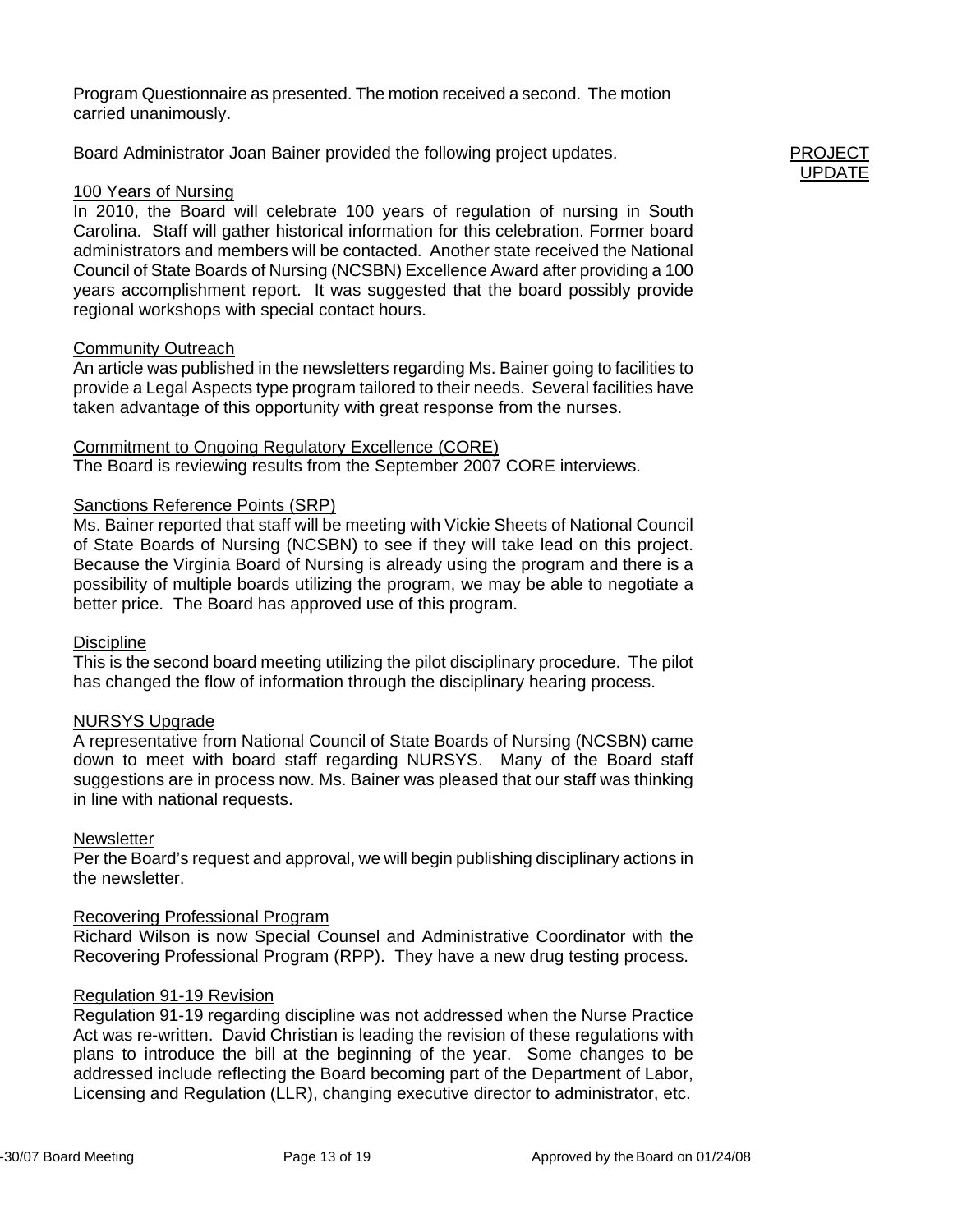Criminal Background Checks / Nurse Practice Act Housekeeping These bills will be re-filed this year.

There was concern about nurses who come before the Board multiple times for various, and what may seem to be unrelated, violations. A nurse may have disciplinary actions for diversion, patient abuse, documentation errors, billing fraud, abandonment, etc.

It was reported that multiple violations are discussed at the Investigative Review Committee (IRC) meeting. It is standard procedure for investigators to research for possible prior violations and/or disciplinary actions. IRC members are made aware of any previous discipline. When the IRC suggests a formal complaint, they also recommend parameters for a consent agreement utilizing the Disciplinary Sanctions Guidelines. Consent agreements include an admission of violation to the Nurse Practice Act and a suggested sanction that the Board may accept or reject. Respondents may choose to sign a memorandum of agreement (MOA). In an MOA, the respondent admits to certain facts and the Board decides the sanctions.

Prior discipline is not discussed in the fact-finding portion in the panel hearing. After there is determination that a violation has occurred, prior discipline could be reviewed during the sanctioning phase. This is similar to guilt phase and sentencing phase in criminal court.

It was suggested that more items be added to the glossary portion of the Disciplinary Sanctions Guidelines chart. This will be discussed at a later meeting.

Some complainants are receiving letters stating the complaint has been dismissed when the respondent actually received a private reprimand or order. Private orders cannot be disclosed to the complainant. There is concern that the language in the letters to the complainants is misleading and may result in some complainants not reporting nurses to the Board. Language will be reviewed to see if it can be better explained that the Board fully investigated the issue and took appropriate action. Concerns will be shared with the Office of Investigations and Enforcement and Office of General Counsel.

At the September 2007 Board Meeting, the Board requested more information on this certification. Melissa O'Neill, President of the Dermatology Nursing Certification Board has requested that their certification be accepted by the Board as demonstration of continued competency for renewal.

In her letter, she reported that the requirements for the initial written multiple choice certification examination include:

- Current and unrestricted license as a registered nurse in the US or Canada
- □ Minimum of 2 year of dermatology nursing experience as an RN

 Minimum of 2000 hours of work experience in dermatology nursing within the past 2 years in a general staff, administrative, teaching or research capacity.

A motion was made to include Dermatology Nursing Certification in the Competency Requirement Criteria as requested. The motion received a second. The motion carried unanimously.

**DISCIPLINARY** SANCTIONS **GUIDELINES CHART** REVISION – REPEATED OFFENSES / MULTIPLE VIOLATIONS

COMPLAINANT **NOTIFICATION** OF INVESTIGATION OUTCOME

DERMATOLOGY **CERTIFICATION** REQUEST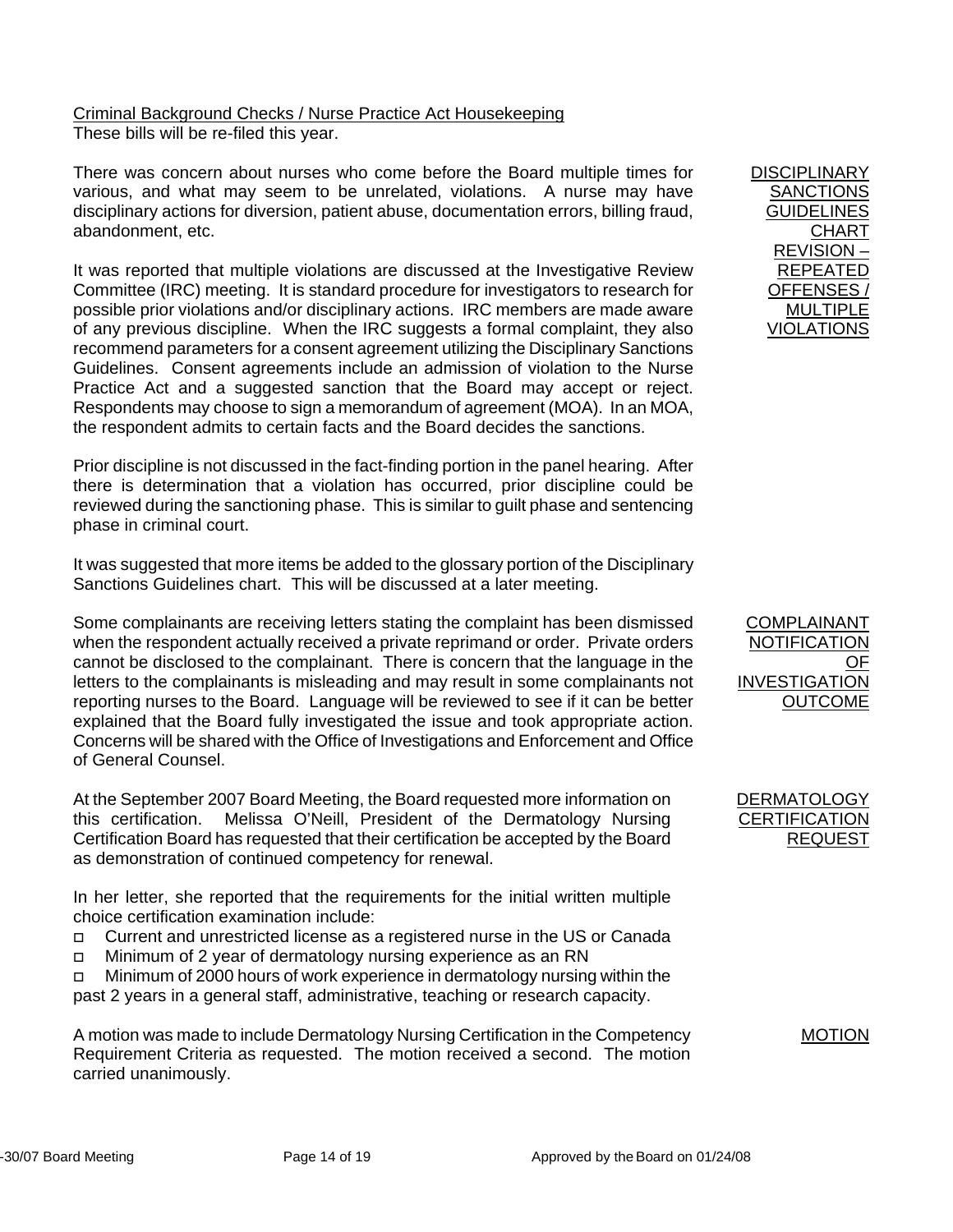At the National Council of State Boards of Nursing (NCSBN) Annual Delegate Assembly in August 2007 the *NCSBN Statement on the Regulatory Implications of Pain Management* was adopted and is currently working on models. This same topic was reviewed at the Board's April 2007 Strategic Planning Retreat but was deferred pending approval of the NCSBN's statement. The Board would like for the Nursing Practice and Standards Committee and Advanced Practice Committee to review the statement to see how it fits into our state.

A motion was made to accept the National Council of State Boards of Nursing (NCSBN) Pain Management Statement. The motion received a second. The motion carried unanimously.

The Advanced Practice Committee reviewed a proposal regarding moderate sedation. They reviewed established procedure guidelines and opinions of the American Society of Anesthesiologist and American Association of Nurse Anesthetists as these organizations are regarded as experts in anesthesia and sedation. They drafted a letter for the Board's review. The Board asked that the following changes be made: change letter to state they cannot recommend approval of the proposal, add a "d" on the word "place" in third paragraph, add an "s" to anesthetist and add acronyms for these organizations (ASA and AANA), revise the third paragraph by removing the Board of Medical Examiners as our Board cannot speak for them and change protecting consumers to the public.

A motion was made to approve the letter regarding moderate sedation from Advanced Practice Committee (APC) with changes noted. The motion received a second. The motion carried unanimously.

The Board reviewed revisions to current advisory opinions as well as a new advisory opinion recommended by the Nursing Practice and Standards Committee (NPSC).

# Advisory Opinion #5

The NPSC recommended revision to Advisory Opinion #5 to clarify that "licensed nurse" in the section on Management and Monitoring of Intrapartum Epidural Anesthesia/Analgesia means a licensed practical nurse or registered nurse.

Motion to approve the revision to Advisory Opinion #5 clarifying that "licensed nurse" means a licensed practical nurse or registered nurse as presented. The motion received a second. The motion carried unanimously.

#### Advisory Opinion #25

The NPSC reviewed Advisory Opinion #25 and invited interested parties to attend the meeting. The physician and nurse who attended the meeting thanked Ms. Bainer and the NPSC for allowing them to attend. This advisory opinion addresses registered nurses with specialized education and training in settings where critical care nursing is provided, assisting in the placement of regional anesthesia blocks in the presence of a qualified provider.

Motion to approve the revision to Advisory Opinion #25 allowing registered nurses with specialized education and training in settings where critical care nursing is provided, assisting in the placement of regional anesthesia blocks in the presence of a qualified provider as presented. The motion received a second. The motion carried unanimously.

PAIN MANAGEMENT POSITION STATEMENT – **NCSBN** 

MOTION

**EMERGENCY** NURSES ASSOCIATION LETTER – APC

MOTION

# REVISION OF ADVISORY **OPINIONS**

MOTION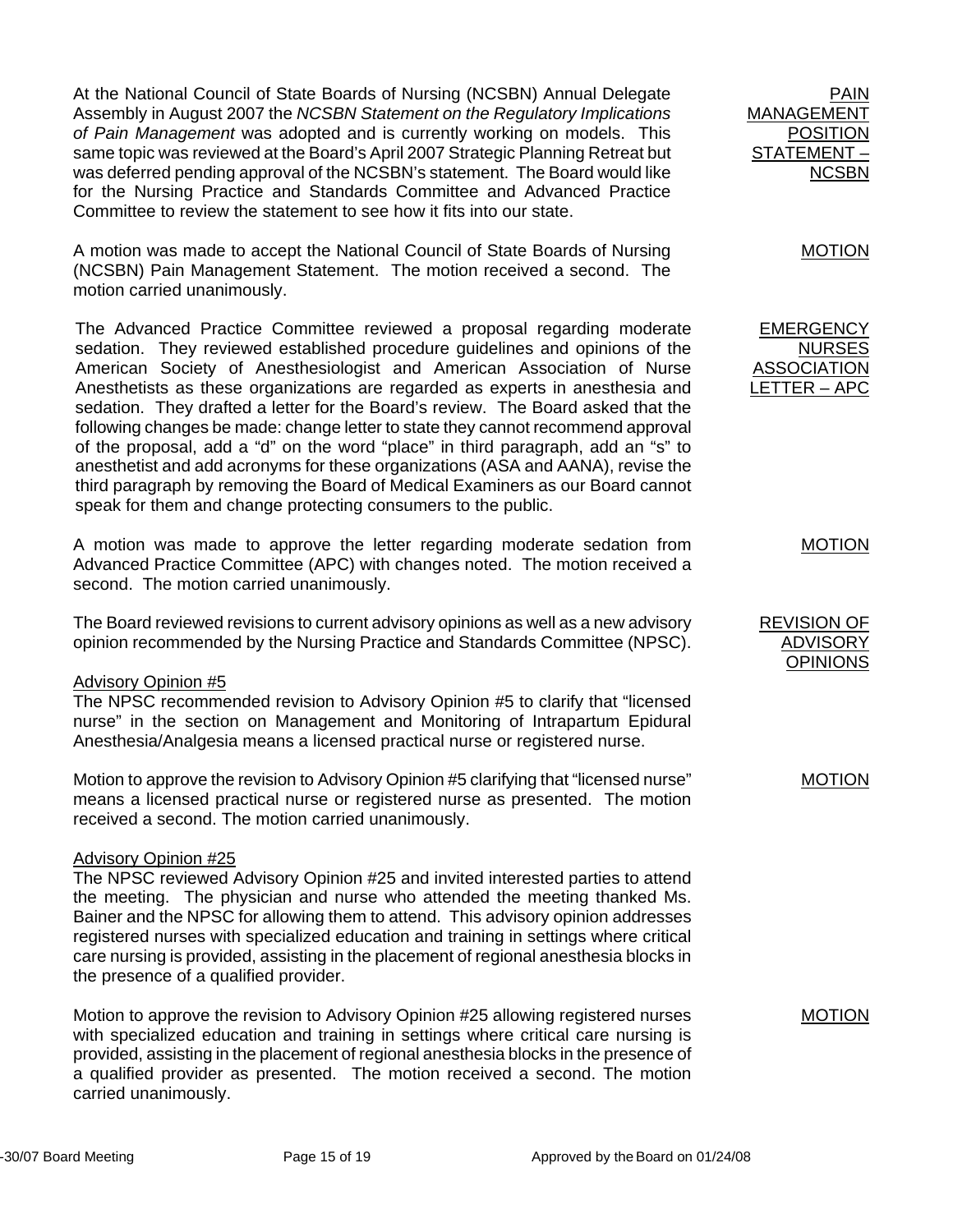The NPSC recommended approval of Advisory Opinion #53 which asks if it is within the role and scope of responsibilities of the registered nurse (RN) to advance the scope while assisting the physician during endoscopy procedures? The recommended answer for this question is: The Board of Nursing for South Carolina has determined that it is within the role and scope of an RN to assist the physician during endoscopy procedures with task such as: preparing the equipment for the procedure, suctioning during the procedure, and operating the camera (taking photographs). It is **NOT** within the role or scope of responsibilities of the RN to advance the endoscope during endoscopy procedures. This constitutes a medical act and can only be delegated to an Advance Practice Registered Nurse (APRN). The Board recommended changing "the scope" in the question to endoscope.

Motion to approve the revision to Advisory Opinion #53 with noted changes. The motion received a second. The motion carried unanimously.

At the September 27, 2007 meeting, Board members Sylvia A. Whiting, Rose Kearney-Nunnery, and Trey Pennington were chosen to serve on the 2008 Officer Nominating Committee. The Committee presented the following slate of officers for consideration and vote: Brenda Martin as President, Lynn Lewis as Vice President, and Trey Pennington as Secretary.

A motion was made to elect Brenda Y. Martin as Board President, C. Lynn Lewis as Board Vice President, and Trey Pennington as Secretary. The motion received a second. The motion carried unanimously.

# **FRIDAY, NOVEMBER 30, 2007**

This is the first request of this nature under the new regulations. Dr. Lewis requested discussion on this item. She received several calls from Advisory Committee on Nursing (ACON) members asking why this issue had not come before ACON prior to going to the Board. She further stated that ACON members have opinions and concerns about competition for clinical sites. It was explained that the timing of receipt of the documents, deadlines for this meeting and Board request to not hold up schools prompted putting this item on the Board agenda.

Davidson County Community College has a clinical contract with the facility. Out of state schools are currently using South Carolina facilities. It was noted that the facilities have the right to not enter into a clinical agreement with a nursing education program.

A motion was made for the Davidson County Community College to request go to the Advisory Committee on Nursing (ACON) in February 2008 for recommendation then coming back before the Board. The motion received a second. The motion carried unanimously.

Dr. Alice Frye, Dean of Health Science at Aiken Technical College reported that they will no longer offer a practical nurse (PN) exit option from their associate degree nursing (ADN) program. Students in the ADN program may apply to take the National Council Licensure Examination (NCLEX) for practical nurses by

MOTION

REPORT OF NOMINATION **COMMITTEE** 

MOTION

DAVIDSON **COUNT COMMUNITY** COLLEGE-CLINICAL IN SC

MOTION

AIKEN **TECHNICAL** COLLEGE- SITE SURV REPORT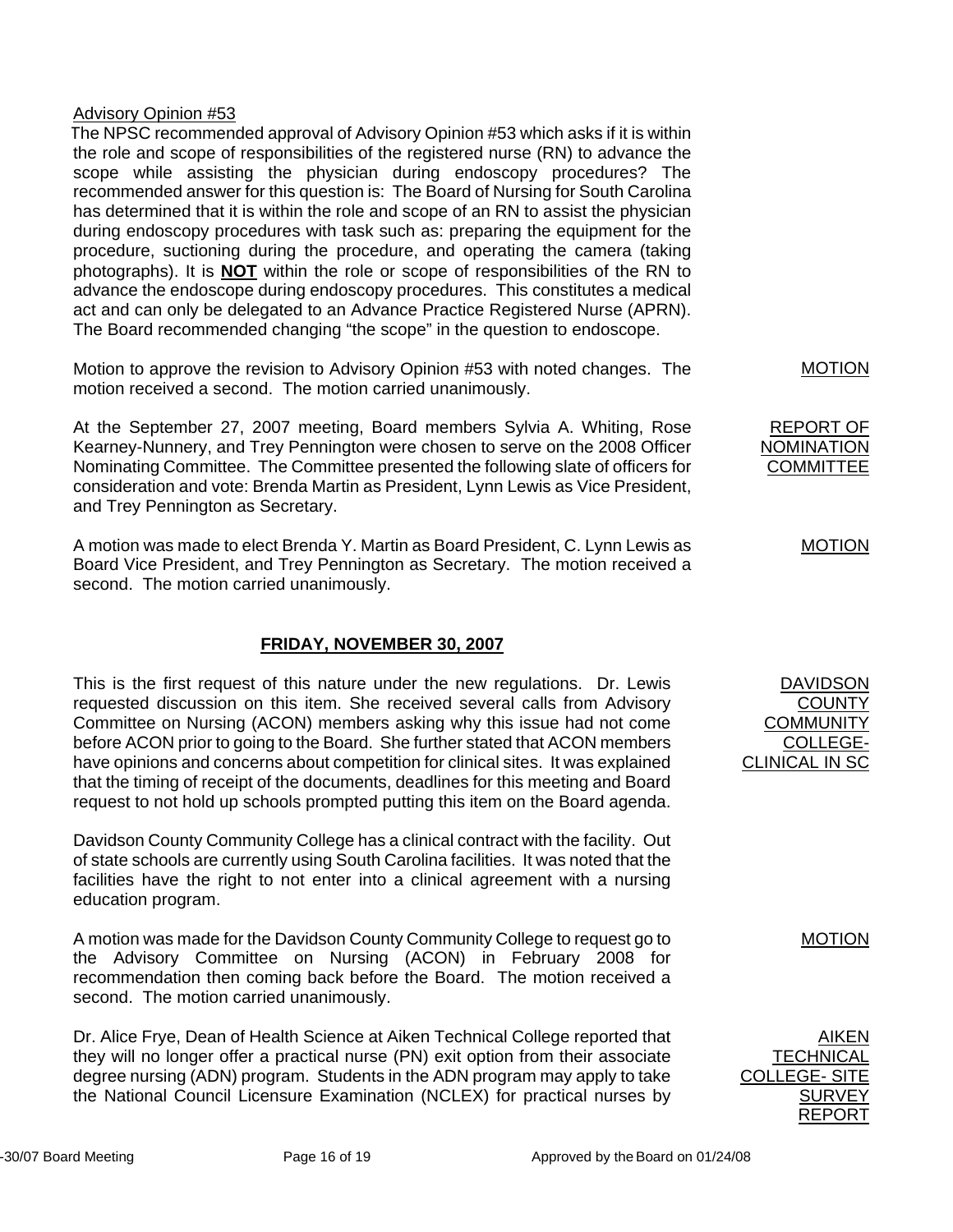equivalency. Aiken Technical College is proposing to admit 24 students to their PN program in January 2008. At the July 26-27, 2007 meeting, the Board voted to approve the Aiken Technical College practical nursing program curriculum. At the October 16, 2007 meeting, the Advisory Committee on Nursing (ACON) reviewed proposed substantive program changes in PN faculty and recommended approval. A site survey was conducted on July 17, 2007.

A motion was made to approve the Aiken Technical College Practical Nursing Program for five years. The motion received a second. The motion carried unanimously.

At their October 16, 2007 meeting, the Advisory Committee on Nursing (ACON) reviewed the feasibility study presented by Newberry College and recommended that the Board approve the proposed program for development. Betsy McDowell was present at the Board meeting to respond to questions. She reported that 24 students were admitted to pre-nursing courses this year. They plan to admit students in the junior level in 2009 with an expected graduation date in 2011. Per the partnership, clinical experiences will be primarily at Lexington Medical Center. Newberry College has letters of support from other agencies to round out clinical requirements. They will be hiring two faculty members in August 2009, two more in September 2010, who will be at least master prepared along with masters prepared clinical instructors. There are plans to build 7000 sq ft nursing building. They have received a grant from Blue Cross and Blue Shield.

A motion was made based on the feasibility study and recommendation of the Advisory Committee on Nursing (ACON) to approve the baccalaureate nursing program development at Newberry College. The motion received a second. The motion carried unanimously.

Byron Kirby of the Office of Research and Statistics, Budget and Control Board provided the Board with a presentation on nursing statistics. These statistics provide information on numbers and types of nurses in our state, numbers and types of nurses in regions as well as information on educational backgrounds of our nurses. The Board made suggestions for changes to the presentation. Ms. Bainer will meet with Mr. Kirby to make requested changes.

The next Board of Nursing meeting will be held on January 24-25, 2008. ADJOURNMENT

A motion was made to adjourn the meeting at 11:30 a.m. on November 30, 2007. The motion received a second. The motion carried.

Respectfully Submitted, Dottie Buchanan, Assistant to the Administrator MOTION

**NEWBERRY** COLLEGE-FEASIBILITY STUDY FOR PROPOSED BSN PROGRAM

MOTION

RESEARCH & **STATISTICS** PRESENTATION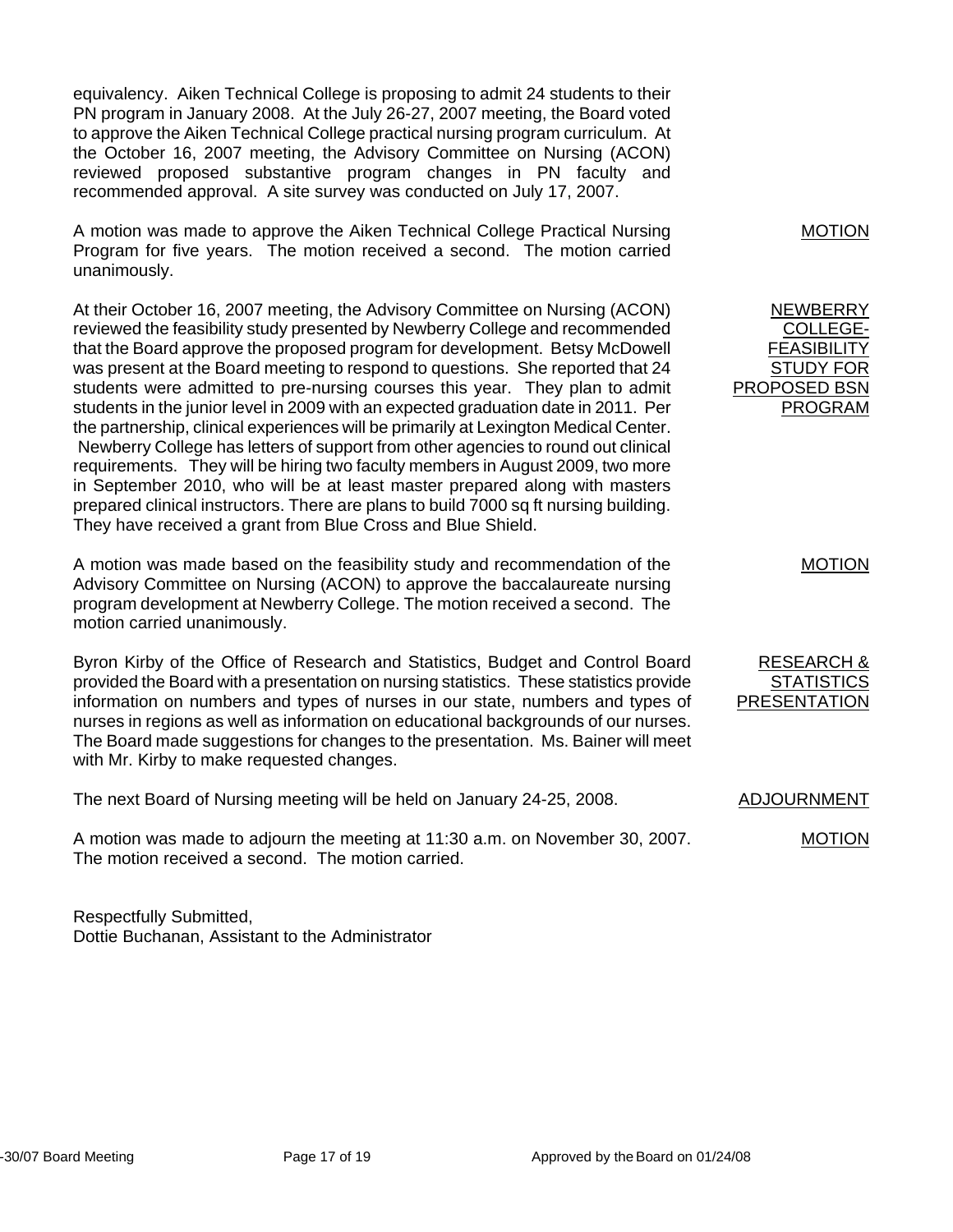SC Department of Labor, Licensing and Regulation

# **SOUTH CAROLINA STATE BOARD OF NURSING**

*The mission of the State Board of Nursing for South Carolina is the protection of public health, safety, and welfare by assuring safe and competent practice of nursing.* 

**DATE/PLACE OF MEETING** November 29 and 30, 2007 - Kingstree Building, Room 108

# **BOARD MEMBERS:** Suzanne Kanipe White, RN, *Board President* Brenda Yates Martin, RN, *Board Vice President* C. Lynn Lewis, RN, *Board Secretary*

Debra Doria, LPN Trey Pennington Carrie Houser James, RN Sylvia Whiting, RN Rose Kearney-Nunnery, RN

# **REVISED AGENDA**

8:30 a Call to Order Review/Approval: Full Agenda Review/Approval: Consent Agenda Review/Approval: Board Meeting Minutes

# **APPEARANCES – THURSDAY, NOVEMBER 29, 2007**

- 8:35 a **For Review/Approval:** Investigative Review Committee (IRC) Report
	- a. Approval of Dismissals
	- b. Approval of Formal Complaints
	- c. Approval of Letters of Caution

**For Review/Approval:** Disciplinary Review Committee (DRC) Minutes

**For Action:** Hearing Officers – Lynne Rogers, LLR General Counsel

**For Action:** Licensure Appearances

**For Action:** Final Order Hearings

**For Review/Approval:** Consent Agreements

**For Review/Approval:** Summary of RPP Questionnaire Responses & Authorizations

# **APPEARANCES – FRIDAY, NOVEMBER 30, 2007**

9:00 a **For Action:** Davidson County Community College – Request for Out-of-State Nursing Program to Conduct Clinical Experiences in SC (*By Conference Call*)

**For Action:** Aiken Technical College Practical Nursing Site Survey Report

**For Action:** Newberry College – Feasibility Study for Establishing a Proposed Baccalaureate Degree Nursing Program Fall 2009

10:30 a **For Information:** Research & Statistics